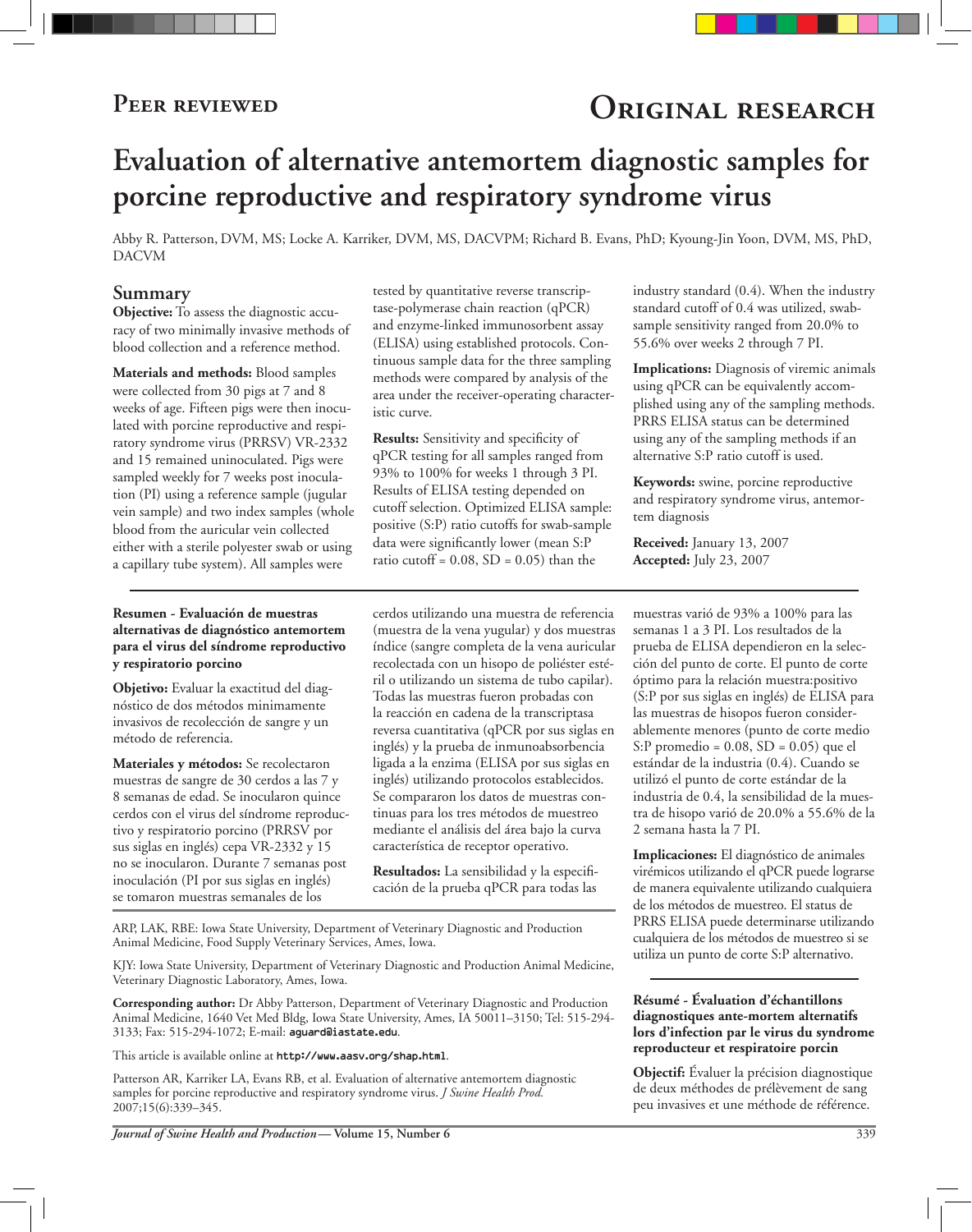**Matériels et méthodes:** Des échantillons sanguins ont été prélevés sur 30 porcs à l'âge de 7 et 8 semaines. Quinze porcs ont par la suite été inoculés avec le virus du syndrome reproducteur et respiratoire porcin (PRRSV) VR-2332 et 15 sont demeurés non-inoculés. Les porcs ont été échantillonnés hebdomadairement pendant 7 semaines post-inoculation (PI) en utilisant un échantillon référence (échantillon de la veine jugulaire) et deux échantillons index (sang entier provenant de la veine auriculaire prélevé soit avec un écouvillon stérile en polyester ou un système utilisant un tube capillaire). Tous les échantillons étaient éprouvés par réac-

**A** Ithough porcine reproductive and<br>respiratory syndrome (PRRS)<br>diagnosis by clinical signs alone remains respiratory syndrome (PRRS) has been recognized since 1987, $^{\rm 1}$ diagnosis by clinical signs alone remains challenging, as many other viral and bacterial diseases have a similar clinical presentation. Therefore, diagnosing PRRS virus (PRRSV) infections and monitoring herd status has historically relied on laboratory testing, including virus isolation, immunohistochemistry, reverse transcriptase-polymerase chain reaction- (RT-PCR-) based assays, and serological tests such as enzymelinked immunosorbent assays (ELISAs), immunofluorescence assays (IFAs), and the immunoperoxidase monolayer assay.2 While these diagnostic tests have welldescribed advantages and disadvantages,<sup>2</sup> none is perfectly sensitive and specific.

Multiple factors influence performance of diagnostic tests. One factor is the composition of the submitted sample. Serum samples are commonly used for antemortem diagnosis and monitoring of PRRSV infection. Various sites can be used to collect blood,3 including ear veins, tail vessels, other peripheral vessels, the orbital sinus, and vessels in the thoracic inlet (jugular vein or anterior vena cava, herein referred to as the jugular sampling method). While the jugular sampling method remains commonplace, potential for injury to the thyroid gland, the phrenic nerve, and the thoracic duct has been noted.<sup>4-8</sup> The jugular sampling technique also normally requires restraint of the animal with a wire snare. This manner of restraint has been used as a method of stress induction in various endocrine studies, 9-11 indicating that it is stressful to the animal. Additionally, it is potentially hazardous to the human handler.

tion d'amplification en chaîne quantitative utilisant la transcriptase réverse (qPCR) et une épreuve immuno-enzymatique (ELISA) utilisant des protocoles établis. Les résultats continus pour les trois méthodes d'échantillonnage ont été comparés par analyse de la surface sous la courbe caractéristique de la performance d'un test.

**Résultats:** La sensibilité et la spécificité de l'épreuve qPCR pour tous les échantillons variaient de 93% à 100% entre les semaines 1 et 3 PI. Les résultats de l'épreuve ELISA dépendaient du seuil limite choisi. Les seuils limites optimisés pour l'épreuve ELISA du ratio échantillon: positif (S:P) pour les échantillons avec

As diagnostic testing of blood samples for PRRS becomes an increasingly valuable marketing tool in boar studs, and remains a necessity for disease monitoring in herds, development and evaluation of an easier, less invasive, and safer method of blood collection is needed. One such method, pricking the ear with a needle and collecting blood with a sterile polyester swab, has recently gained popularity in boar studs.12- <sup>14</sup> The whole blood collected is diluted in sterile saline or phosphate buffered saline. A recent study advocated the use of this method in PRRS-negative boar studs as a more appropriate PRRS-monitoring method than jugular sampling.14 While that study found swab samples to be a reliable alternative to the jugular sample, the trial monitored the use of swabs with quantitative PCR (qPCR) for only the first 6 days post PRRSV infection.14 This sampling method is prone to variation both in the amount of sample collected (Patterson AR, Karriker LA, Yoon KJ, unpublished data, 2007) and in subsequent dilution factors across samples. Significant variation in diagnostic accuracy of PRRSV qPCR testing is likely.15 Consequently, the diagnostic accuracy of the swab sampling method throughout the infectious period, especially during later stages of infection, must be assessed before this technique is applied to wider testing protocols. Additionally, diagnostic accuracy of swabs for ELISA testing has not been reported. The emergence of PRRSV strains that escape detection by some PCR methods (Dr Jim Collins, University of Minnesota, written communication, 2006) illustrates the urgent need for additional diagnostic approaches. Using the ELISA assay in preference to PCR for PRRS monitoring may provide more complete information as strain divergence occurs.

écouvillon étaient significativement inférieurs (seuil limite moyen du ratio S:P = 0.08, SD = 0.05) au standard de l'industrie (0.4). Lorsque le seuil limite de 0.4 était utilisé, la sensibilité de l'échantillon utilisant un écouvillon variait entre 20.0% et 55.6% pour les semaines 2 à 7 PI.

**Implications:** L'identification d'animaux virémiques à l'aide de qPCR peut être accomplie de manière équivalente en utilisant n'importe laquelle des méthodes de prélèvement. Le statut quant au PRRS à l'aide de l'ELISA peut être déterminé en utilisant n'importe laquelle des méthodes d'échantillonnage si un seuil limite alternatif du ratio S:P est utilisé.

An alternative method of collecting blood from the ear uses a device in which a plastic capillary tube is coupled with a microcentrifuge tube containing serum separator gel or anticoagulant.15 This provides a serum sample, unlike the swab sample which provides diluted whole blood. The additional expense and labor involved with the microcentrifuge-tube method must be weighed against its potential advantages.

The goal of this study was to analyze the diagnostic accuracies of two standard diagnostic tests for PRRS when blood samples are collected using the polyestertipped swab method, the capillary-tube method, and the jugular sampling method. Diagnostic tests included qPCR, used to identify viremic animals, and ELISA, used to identify antibody as an indication of exposure to PRRSV. As the sensitivity and specificity of the ELISA test depend on the sample:positive (S:P) ratio cutoff chosen to discriminate between seropositive and seronegative pigs, analysis was conducted to assess the optimal ELISA cutoff values for the study population.

# **Materials and methods**

### **Pigs**

Thirty 7-week-old, mixed-gender, crossbred, PRRSV-negative pigs  $(21.4 \pm 1.4 \text{ kg})$ ; mean ± SE) were procured from a commercial herd which was considered PRRSVnegative on the basis of 2 years of regular monitoring by both ELISA and qPCR. The pigs were transported from the commercial operation to an Iowa State University research facility, individually tagged, and randomly assigned to two groups of 15 pigs upon arrival. Groups were housed separately in identical facilities, fed a commercial diet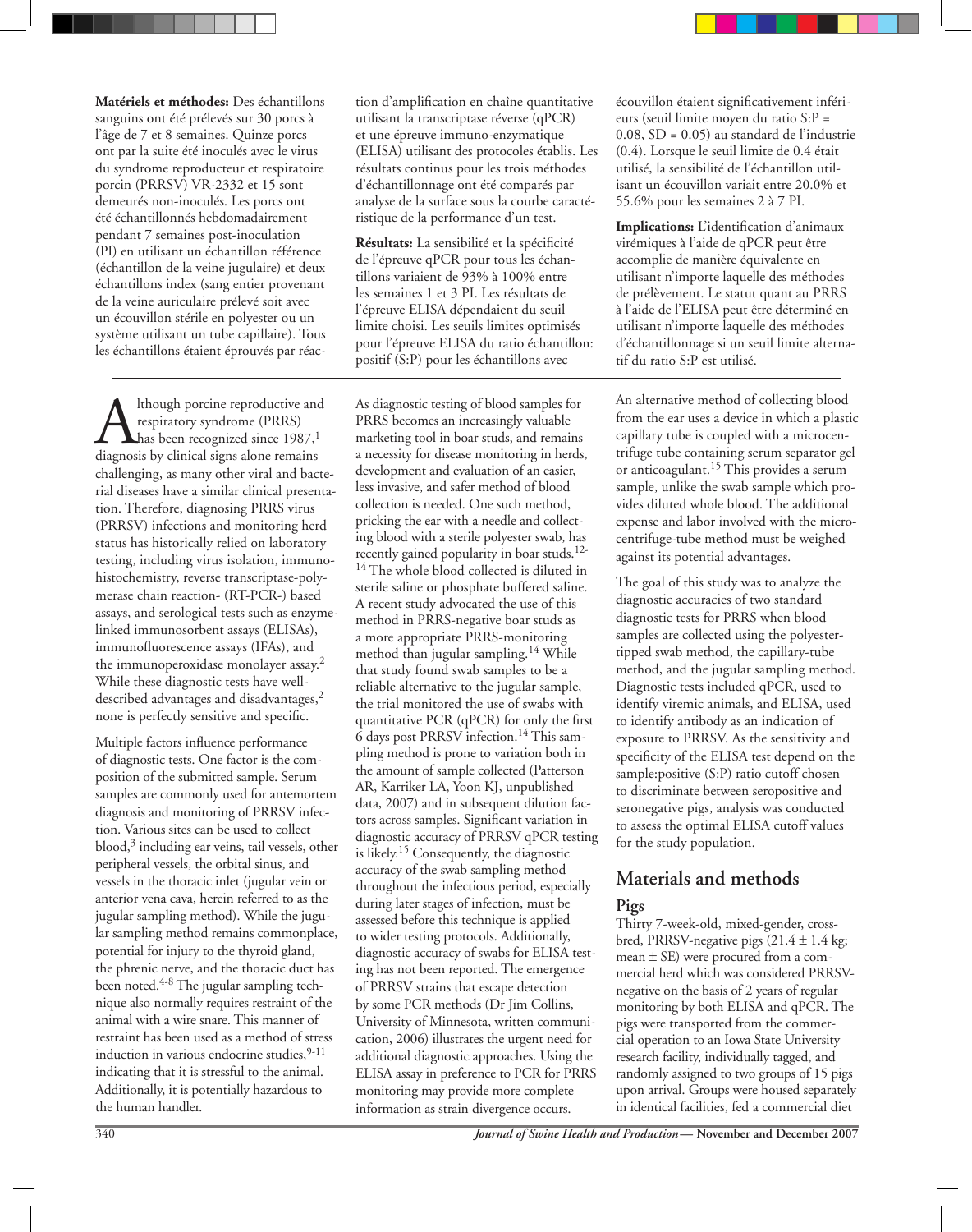ad libitum, and cared for according to established criteria.16 The protocol for this trial was approved by Iowa State's Institutional Animal Care and Use Committee.

#### **Study design**

Blood samples were collected from all pigs on arrival (Day 0) and approximately 1 week later (Day 6) to confirm PRRSV-negative status via IFA, qPCR, and ELISA (HerdChek PRRS 2XR ELISA, Idexx Laboratories, Westbrook, Maine). Upon confirmation of negative status, 15 pigs served as an uninfected control group. On Day 7, the remaining 15 pigs were inoculated intramuscularly with 2 mL of an inoculum containing  $10^3$ median tissue culture infectious doses of PRRSV (VR-2332).17,18

Blood samples were collected from all pigs once a week for 7 weeks post inoculation (PI). At each sampling time, blood was collected from each pig using three methods. One sample was collected from the jugular vein using a 9-mL serum separator tube (Vacutainer SST; BD, Franklin Lakes, New Jersey) and an 18-guage, 1″ needle. For the second method, an auricular vein was lanced with a 20-gauge, 0.5″ needle. Blood was collected by saturation of a sterile polyester-tipped applicator (Product number 14-959-90; Fisher Scientific International, Waltham, Maine). The swab was placed in a 5-mL sterile polystyrene culture tube (Product number 352058, BD) with 1.0 mL sterile physiological saline (0.9% Sodium Chloride; Hospira, Lake Forest, Illinois). For the third method, an auricular vein was lanced with a 20-gauge, 0.5″ needle, and a commercial capillary bloodcollection system (SAFE-T-FILL Serum Gel Capillary Collection; RAM Scientific, Yonkers, New York) was used to collect approximately 200 µL of blood.

The order of sampling was randomized by arbitrarily selecting a sampling order for each pig from a box. This designated sampling order was then used for the remainder of the trial. Jugular and capillary-tube samples were centrifuged per manufacturers' recommendations to separate the serum and blood cells. Blood swabs were processed according to a protocol reported by Chung et al 2005.19 Specifically, samples were vortexed for 15 seconds, then centrifuged at 4˚C at 1738*g* for 10 minutes. Approximately 0.5 mL of supernatant was submitted for testing. All samples were refrigerated overnight and submitted the

following morning to Iowa State University Veterinary Diagnostic Laboratory for qPCR and ELISA testing using established protocols.20,21 Technicians performing the qPCR and ELISA tests were blinded to the infection status of the animals and to trial objectives. Sample type was not blinded due to obvious visual differences between sample colors and containers. For PCR testing, a set of standards, each of which contained a known virus titer (fluorescent focus forming unit [FFU] per mL), was included in each qPCR run to determine the validity and reproducibility of the assay. The amount of PRRSV in each sample was estimated by converting the value for the threshold cycle  $(C_t;$  the cycle in which the PCR amplicon of the target genetic material is first detected<sup>19</sup>) to a virus titer (FFU per mL) using a standard curve.

### **Statistical analysis**

Receiver operating characteristic (ROC) curve analysis was used to assess the diagnostic accuracy of the three sampling methods at each sampling point. This method utilizes the entire range of test data, providing a comprehensive overview of sample diagnostic accuracy independent of prevalence.<sup>22</sup> Specifically, ROC curve analysis was utilized to select the cutoff values that optimized sample sensitivity and specificity at each sampling point, to use optimal cutoffs to analyze the diagnostic sensitivity and specificity of all samples at each sampling point, and to compare areas under the ROC curve (AUC) among samples at each sampling point. An AUC value is interpreted as the "probability that a randomly drawn individual from the positive reference sample has a greater test value than a randomly drawn individual from the negative reference sample."<sup>23</sup> An AUC of 0.80, for example, would indicate that 80% of the time, a randomly selected known PRRS-ELISA-positive pig will have an ELISA S:P ratio higher than that of a randomly selected known PRRS-ELISAnegative pig.22 Areas under the ROC curve range from 0.5 to 1, with 1 indicating that using a given sample, the diagnostic test would perfectly discriminate between PRRS-positive and PRRS-negative pigs, and 0.5 indicating that there is no discrimination between groups.22 Confidence intervals (95%) are given for AUC values. When the confidence interval includes 0.5, there is evidence that the test is not discriminating between groups.<sup>22</sup>

Pairwise comparisons of AUC values were analyzed for weekly samples to determine whether there were significant differences among sampling methods. Specifically, at each sampling point, the AUC value for the jugular sampling method was statistically compared $24$  to the AUC value for the swab method and a *P* value was generated; *P* values < .05 were considered significant. Similarly, a pairwise comparison of the jugular AUC value and the capillary sample AUC value was performed. ROC analysis was performed using standard statistical software (MedCalc Version 9.1.0.1; Mariakerke, Belgium).

# **Results**

All 30 pigs remained enrolled for the duration of the trial and were monitored daily for lameness and clinical signs of respiratory disease. During the 9-week trial, a total of four pigs were treated either for respiratory conditions or lameness or both (two control and two infected animals), one pig for rectal prolapse (control animal), and one pig for a tail bite (control animal), according to recommendations by the university veterinarian. No adverse reactions, including ear hematomas persisting longer than 2 days post collection, were noted at the site of blood collection.

#### **Results of qPCR testing (detection of viremia)**

ROC curve analysis illustrated very high AUC values (very good discrimination) for all samples for the first 4 weeks PI (Table 1). After this time, test discriminating decreased for all sampling methods (Table 1). Pairwise comparison of AUC values showed significant differences only when capillary-tube and swab samples were compared on week 5 PI ( $P = .02$ ). Optimization of  $C_t$  cutoff points for continuous qPCR data are presented in Table 2. The sensitivity of all sampling methods, calculated using optimized cutoff values, was high for weeks 1 to 3 PI, but decreased thereafter (Figure 1). Specificity of the sampling methods remained high throughout the testing period. The jugular sample specificity ranged from 93% to 100%, while specificity of the swab and capillary samples remained at 100% throughout the testing period.

#### **Results of ELISA testing (detection of seropositive animals)**

Sensitivity and specificity of swab samples were highly dependent on cutoff selection.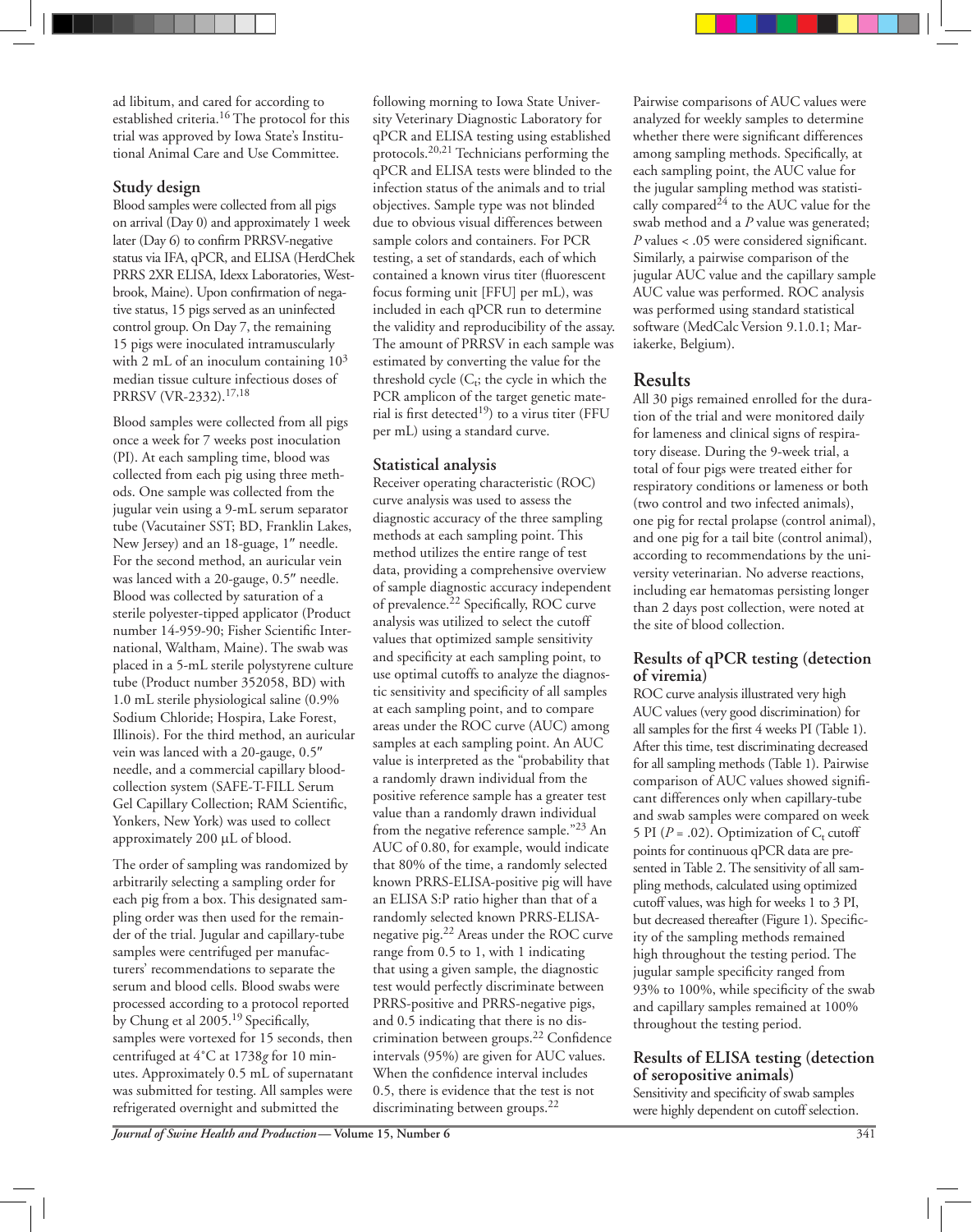When the industry standard cutoff S:P ratio (ie, 0.4) was utilized, sensitivity ranged from 20.0% to 55.6% over weeks 2 through 7 PI (Table 3). In contrast, jugular-sample sensitivity was 100% over weeks 2 through 7 PI, and capillary-sample sensitivity ranged from 93.3% to 100% over weeks 2 through 7 PI, when the industry standard cutoff S:P ratio was used.

The above sensitivity and specificity results were significantly different when an optimized S:P ratio cutoff was used. Sensitivity for all sampling methods, generated using cutoffs optimized through AUC analysis, was 100% for weeks 2 through 7 PI. Specificity, calculated by AUC analysis, was 100% for weeks 3 through 7 PI. Specificity on week 2 PI was 100% and 86% for

**Table 1:** Summary of receiver operating characteristic (ROC) analysis of continuous data from samples collected by jugular, swab, and capillary-tube sampling methods and tested by real-time quantitative reverse-transcriptase polymerase chain reaction for PRRSV\*

| <b>Week PI</b>            | Area under the curvet |                     |  |
|---------------------------|-----------------------|---------------------|--|
|                           | <b>Mean</b><br>95%    |                     |  |
|                           |                       | confidence interval |  |
| <b>Jugular sampling</b>   |                       |                     |  |
| $\mathbf{1}$              | 1.00                  | $0.88 - 1.00$       |  |
| $\overline{2}$            | 1.00                  | $0.88 - 1.00$       |  |
| 3                         | 1.00                  | $0.88 - 1.00$       |  |
| $\overline{4}$            | 0.92                  | 0.76-0.99           |  |
| 5                         | 0.83                  | $0.65 - 0.94$       |  |
| 6                         | 0.63                  | $0.44 - 0.80$       |  |
| $\overline{7}$            | 0.64                  | $0.45 - 0.81$       |  |
| <b>Swab sampling</b>      |                       |                     |  |
| 1                         | 1.00                  | $0.88 - 1.00$       |  |
| $\overline{2}$            | 1.00                  | $0.87 - 1.00$       |  |
| 3                         | 0.97                  | 0.83-0.99           |  |
| $\overline{4}$            | 0.82                  | $0.64 - 0.94$       |  |
| 5                         | 0.66                  | $0.44 - 0.80$       |  |
| 6                         | 0.53                  | $0.34 - 0.72$       |  |
| $\overline{7}$            | 0.50                  | $0.32 - 0.69$       |  |
| <b>Capillary sampling</b> |                       |                     |  |
| $\mathbf{1}$              | 1.00                  | $0.88 - 1.00$       |  |
| $\overline{2}$            | 1.00                  | $0.88 - 1.00$       |  |
| $\overline{3}$            | 1.00                  | $0.88 - 1.00$       |  |
| $\overline{4}$            | 0.86                  | $0.68 - 0.96$       |  |
| 5                         | 0.90                  | 0.73-0.98           |  |
| 6                         | 0.57                  | $0.37 - 0.75$       |  |
| 7                         | 0.57                  | $0.38 - 0.75$       |  |

Groups of pigs housed separately were either inoculated with porcine reproductive and respiratory syndrome virus (PRRSV) at 8 weeks of age ( $n = 15$ ) or served as uninoculated controls ( $n = 15$ ). All pigs were sampled weekly for 7 weeks post inoculation (PI) by three sampling methods. Blood samples were collected at weekly intervals PI by jugular venipuncture collected using a 9-mL serum separator tube (Vacutainer SST; BD, Franklin Lakes, New Jersey) or by lancing the auricular vein and collecting blood either by sterile polyester swab or by a capillary-tube system (SAFE-T-FILL Serum Gel Capillary Collection, RAM Scientific, Yonkers, New York).

 $\dagger$  ROC curves were significantly different ( $P = .02$ , pairwise ROC curve comparison<sup>24</sup>).

jugular and swab samples, respectively. Optimized S:P ratio cutoffs for continuous ELISA data were substantially lower (average cutoff =  $0.07$ ) for the swab sampling method than for either the jugular or capillary-tube sampling method (Table 2).

ROC curve analysis revealed that all sampling methods were able to perfectly distinguish (ie, AUC = 1) between known positive and negative animals for weeks 3 to 7 PI. Week 1 PI AUC values were 0.69 and 0.57 for the jugular and swab samples, respectively. Week 2 PI AUC values were 1 for jugular samples, 0.94 for swab samples, and 1 for capillary samples. Pairwise comparison revealed no significant differences among sampling methods at any time point.

# **Discussion**

The problem of serum dilution (10-fold to 20-fold) when swab samples are submitted for PRRSV testing has been addressed in previous publications.13,14 This dilution likely results both from the inability to recover the entire sample from the swab and from placing the swab into sterile saline for transport. These and other unidentified factors result in smaller volumes of blood being submitted in swab samples. Additionally, when a swab sample is vortexed and centrifuged, the sample drawn off the top is not serum, as can be collected from the jugular sampling method, but contains remnants of red blood cells that may interfere with the ELISA test (Dr John Johnson, Iowa State University, oral communication, 2006). Therefore, when the swab is submitted to the laboratory and further diluted for ELISA testing (40:1 dilution is standard laboratory protocol), it is expected that a significantly smaller amount of antibody will be identified compared to that in a jugular serum sample. Further dilution also occurs when samples are pooled to decrease the cost of testing (eg, for PCR testing).

Because there is a lower antibody concentration in the swab sample, a lower cutoff point is necessary to adequately discriminate between positive and negative animals. The results of this study indicate that if a lower cutoff point is chosen (eg, S:P < 0.07 considered negative), swab samples will be diagnostically equivalent to jugular samples under conditions similar to those in this study for weeks 2 through 7 PI. Conversely, if the industry standard ELISA S:P cutoff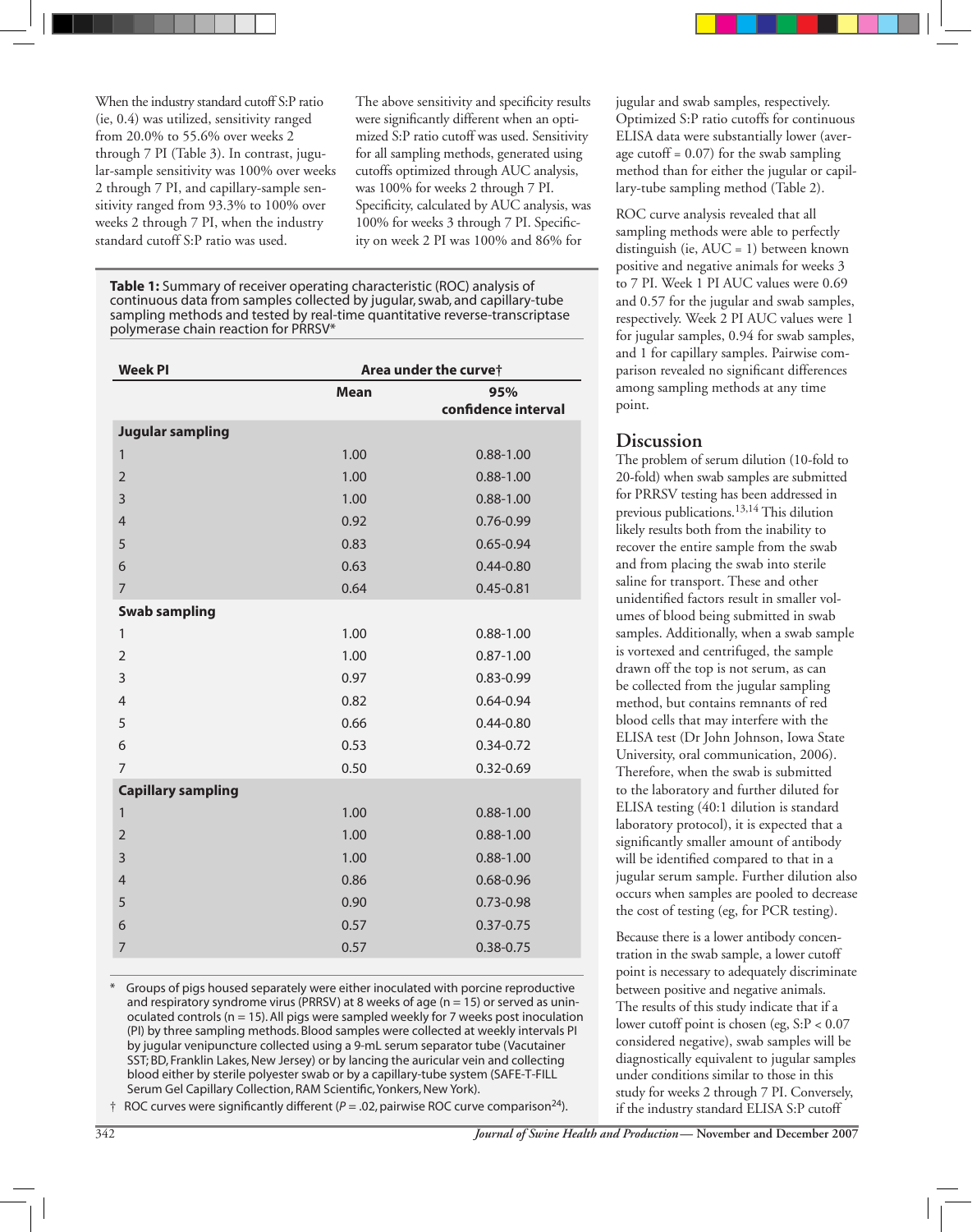of 0.4 is used to dichotomize data from the swab samples, there is a dramatic decrease in diagnostic accuracy, with the sensitivity of the test varying in this study from 20.0% to 55.6%, depending on time after inoculation. However, if a lower cutoff is selected when swab samples are submitted, the sensitivity of the test is 100% (under the conditions of this study) for all times when antibodies are expected to be present (weeks

2 through 7 PI). It is vital to understand that while this study provided evidence that the swab-sampling method can be used as an accurate test of previous exposure, it is accurate only when a lower ELISA S:P ratio cutoff is used to dichotomize results.

In contrast to the swab samples, capillary-tube samples suffer from neither inadequate volume, as they are not diluted in saline, nor differences in sample type,

**Table 2:** Optimized cutoff values\* for qPCR for PRRSV and ELISA for antibodies to PRRS virus at each sampling point for the jugular, swab, and capillary bloodsampling methods†

|                           | <b>Optimized cutoff values</b> |                          |  |
|---------------------------|--------------------------------|--------------------------|--|
| <b>Week PI</b>            | $qPCR(C_t)$                    | <b>ELISA (S:P ratio)</b> |  |
| <b>Jugular sampling</b>   |                                |                          |  |
| $\mathbf{1}$              | 26.73                          | 0.03                     |  |
| $\overline{2}$            | 29.57                          | 1.54                     |  |
| 3                         | 33.50                          | 1.13                     |  |
| $\overline{4}$            | 38.46                          | 1.27                     |  |
| 5                         | 37.23                          | 1.27                     |  |
| 6                         | 38.51                          | 0.98                     |  |
| $\overline{7}$            | 38.59                          | 0.82                     |  |
| <b>Swab sampling</b>      |                                |                          |  |
| $\mathbf{1}$              | 30.05                          | 0.02                     |  |
| $\overline{2}$            | 34.88                          | 0.15                     |  |
| 3                         | 39.85                          | 0.09                     |  |
| $\overline{4}$            | 38.16                          | 0.10                     |  |
| 5                         | 38.33                          | 0.02                     |  |
| 6                         | 36.09                          | 0.05                     |  |
| $\overline{7}$            | 37.31                          | 0.06                     |  |
| <b>Capillary sampling</b> |                                |                          |  |
| $\mathbf{1}$              | 30.05                          | ND‡                      |  |
| $\overline{2}$            | 31.12                          | 1.11                     |  |
| 3                         | 34.61                          | 1.15                     |  |
| $\overline{4}$            | 37.56                          | 1.27                     |  |
| 5                         | 38.87                          | 1.11                     |  |
| 6                         | 38.71                          | 1.10                     |  |
| $\overline{7}$            | 37.80                          | 1.32                     |  |
|                           |                                |                          |  |

Receiver operating characteristic (ROC) curve analysis was used to determine the highest cutoff that provided the maximum sensitivity and specificity at each sampling point for qPCR and ELISA assays.

† Pigs and sampling methods described in Table 1.

‡ Capillary samples were accidentally not submitted for ELISA testing on week 1 PI. PRRSV = porcine reproductive and respiratory syndrome (PRRS) virus; qPCR = quantitative reverse-transcriptase polymerase chain reaction; ELISA = enzyme-linked immunosorbent assay; PI = post inoculation; S:P ratio = sample-to-positive ratio;  $C_t$  = threshold cycle, ie, cycle in which the PCR amplicon of the target genetic material is first detected;<sup>19</sup> ND = not done.

as serum can be collected. Therefore, as expected, this study indicated that the capillary sampling method can be used for ELISA testing with diagnostic accuracy equal to that for samples collected using the jugular sampling method (under trial conditions for weeks 2 through 7 PI) when the industry standard ELISA S:P ratio cutoff of 0.4 is used.

Comparison of real-time qPCR results indicated that testing samples collected by any of the sampling methods can provide accurate diagnosis in animals expected to be viremic (infected animals 1 to 3 weeks PI). This is in agreement with a previous report in which swab and serum samples (both tested by qPCR) were correlated for 6 days post infection.14 The data presented in this study indicate that late in the infection (weeks 5 through 7 PI), all three samples were relatively poor at detecting viremic animals. This can be explained by fully understanding the assumptions of the statistical model.23 For the purposes of AUC analysis, animals were considered positive or negative on the basis of initial inoculation status. As infection progresses, viremia is cleared and initial inoculation status no longer corresponds to infection status. Therefore, regardless of sample type, virus testing would likely be a less reliable indicator of infection than antibody testing as time from exposure elapses. After week 5 PI, regardless of sample type, qPCR was not predictive of infection in this study. Additionally, a significant difference ( $P < .05$  on a pairwise comparison)<sup>24</sup> between the ROC curves on week 5 PI for swab and capillary tubes was noted. The difference of 20% in sensitivity between swab and jugular samples (when individual samples are tested at 5 weeks PI) should be carefully considered within the context of the testing situation, especially when the exact time of infection is unknown.

This study evaluated the diagnostic accuracy of three sampling methods for diagnosis of PRRSV by qPCR and ELISA testing, with diagnostic accuracy defined as "the ability to correctly classify subjects into clinically relevant subgroups."22 Given this definition, the quality of information provided by the various samples, not their usefulness (or clinical practicality), was analyzed. 22 In future studies, the usefulness of these sampling methods under field conditions should be assessed. Combining information from such a study with farm-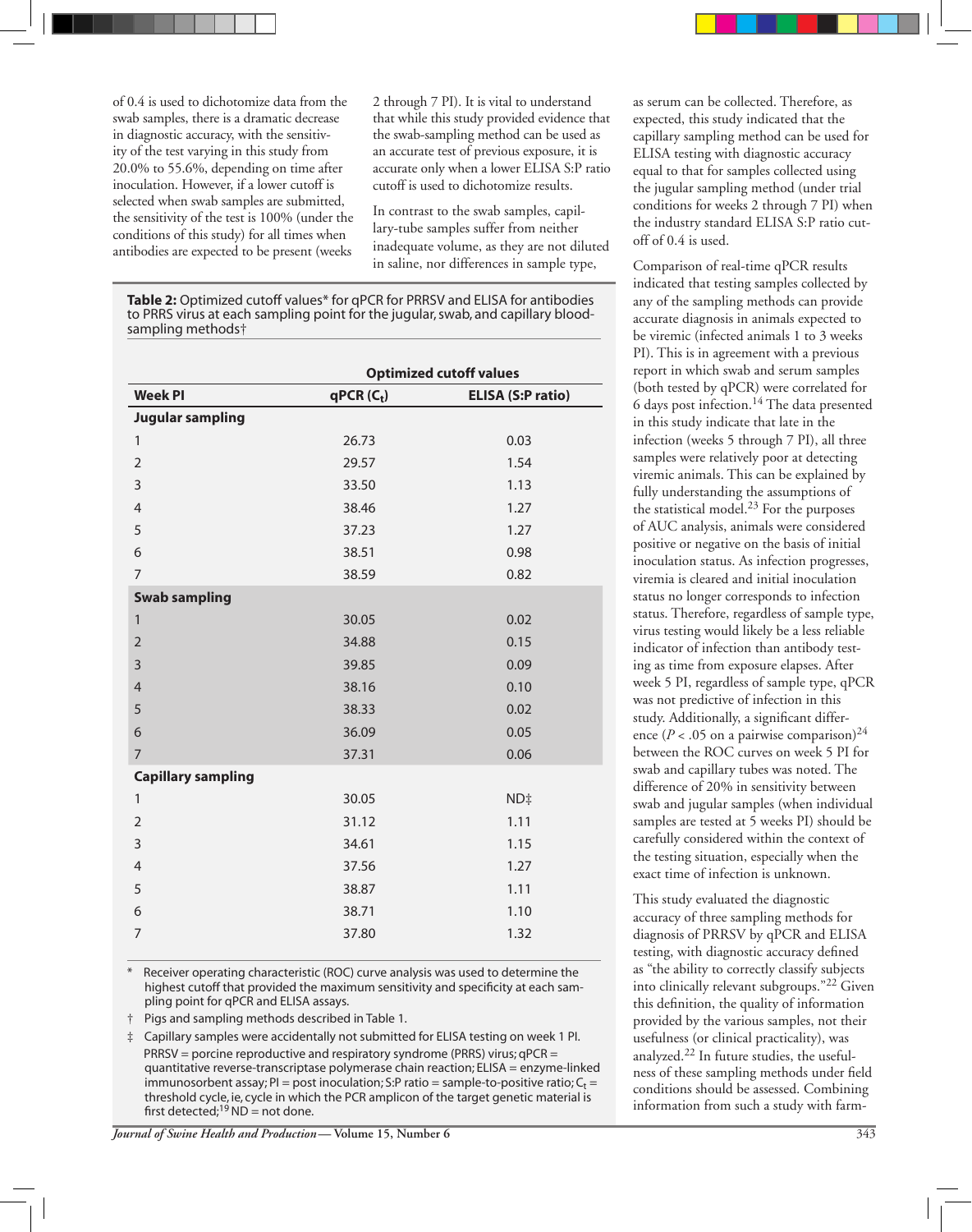**Figure 1:** Diagnostic sensitivity of three sampling methods for diagnosis of porcine reproductive and respiratory syndrome virus (PRRSV) using real-time quantitative reverse transcriptase-polymerase chain reaction (qPCR). Sensitivity was determined using receiver operating characteristic (ROC) statistical analysis in which sensitivity data is generated on the basis of optimized cutoff values for data dichotomization.<sup>23</sup> Crossbred barrows and gilts with an initial mean weight ( $\pm$  SE) of 21.4  $\pm$  1.4 kg were first sampled at 7 weeks of age. Fifteen animals were inoculated intramuscularly with PRRSV and 15 animals were uninoculated. All pigs were sampled weekly for 7 weeks post inoculation using swab, capillary, and jugular methods of blood collection. The overall shape of the graph is consistent with the dynamic nature of sensitivity over the course of an infection. Note the similarity among sampling methods at each time point.



specific economic and labor considerations will enable practitioners to develop effective PRRSV-testing protocols.

### **Implications**

- Early diagnosis of PRRSV (1 to 3 weeks PI) using real-time qPCR can be equivalently accomplished using the blood-swab, jugular, or capillary methods of blood-sample collection.
- No change in cutoff values for qPCR data dichotomization is necessary for data obtained via any of the sampling methods.
- Under the conditions of this study, the diagnostic accuracy of the PRRSV ELISA is poor for blood samples collected using the swab method when the industry standard S:P ratio cutoff (0.4) is utilized.

• All sampling methods are capable of achieving very high diagnostic accuracy on PRRSV ELISA testing when optimal cutoffs (determined by AUC analysis) are employed, but these cutoffs may not be clinically useful.

#### **References**

1. Mengeling WL, Lager KM, Vorwald AC. Diagnosis of porcine reproductive and respiratory syndrome. *J Vet Diagn Invest*. 1995;7:3–16.

\*2. Yoon K-J, Christopher-Hennings J, Nelson EA. Diagnosis. In: Zimmerman J, Yoon K-J, Neumann E, eds. *2003 PRRS Compendium*. 2nd ed. Des Moines, Iowa: National Pork Board; 2003:59–68.

3. Muirhead M. Blood sampling in pigs. *In Pract*. 1981;3:16,18–20.

\*4. Huhn RG, Osweiler GD, Switzer WP. Application of the orbital sinus bleeding technique to swine. *Lab Anim Care*. 1969;19:403–405.

5. Schwartz WL, Smallwood JE. Collection of blood from swine. *NZ Vet J*. 1977;25:237–238. 6. Lawhorn B. A new approach for obtaining blood samples from pigs. *JAVMA*. 1988;192:781– 782.

7. Brown JR, Tyeryar EA. Femoral venipuncture for repeated blood sampling in miniature swine. *Lab Anim Sci*. 1978;28:339–342.

8. Bailie MB, Wixson SK, Landi MS. Vascularaccess-port implantation for serial blood sampling in conscious swine. *Lab Anim Sci*. 1986;36:431– 433.

9. Rushen J, Ladewig J. Stress-induced hypoalgesia and opioid inhibition of pigs' responses to restraint. *Physiol Behav*. 1991;50:1093–1096.

10. Rushen J, Schwarze N, Ladewig J, Foxcroft G. Opioid modulation of the effects of repeated stress on ACTH, cortisol, prolactin, and growth hormone in pigs. *Physiol Behav*. 1993;53:923–928.

11. Farmer C, Dubreuil P, Couture Y, Brazeau P, Petitclerc D. Hormonal changes following an acute stress in control and somatostatin-immunized pigs. *Domest Anim Endocrinol*. 1991;8:527–538.